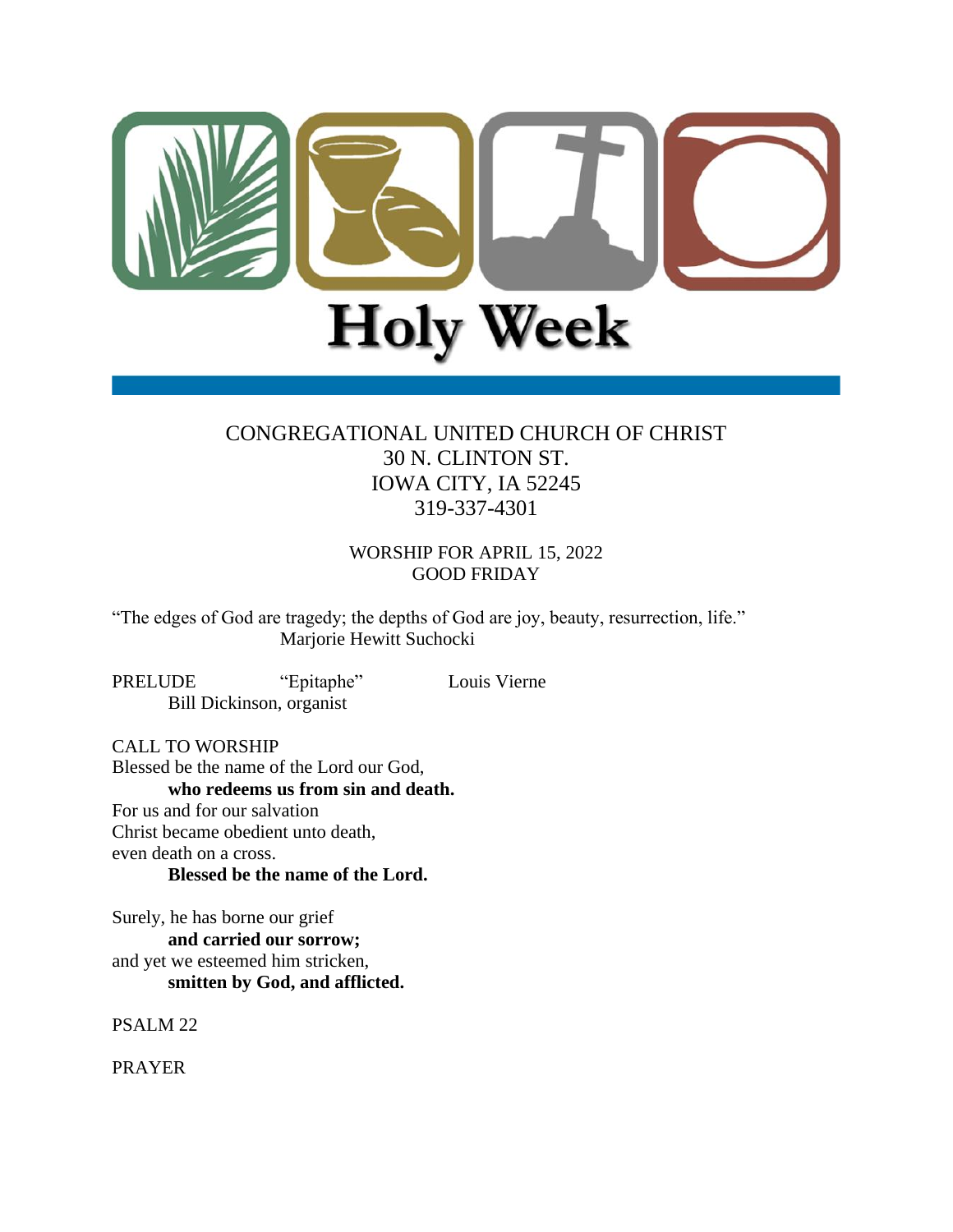THE SONG OF HEZEKIAH (Isaiah 38:10-20)

In my despair I said,

"In the noonday of my life I must depart;

my unspent years are summoned to the portals of death."

**And I said, "No more shall I see the Lord in the land of the living, never more look on my kind among dwellers on earth.**

My house is pulled down and I am uncovered, as when a shepherd strikes his tent.

**My life is rolled up like a bolt of cloth,**

**the threads cut off from the loom.**

Between sunrise and sunset my life is brought to an end; I cower and hope for the dawn.

> **Like a lion he has crushed all my bones; like a swallow or thrush I utter plaintive cries; I mourn like a dove.**

My weary eyes look up to you; Lord, be my refuge in my affliction."

### **But what can I say? for he has spoken;**

**it is he who has done this.**

Slow and halting are my steps all my days, because of the bitterness of my spirit.

# **O Lord, I recounted all these things to you and you rescued me;**

**when entreated, you restored my life.**

I know now that my bitterness was for my good, for you held me back from the pit of destruction, you cast all my sins behind you.

#### **The grave does not thank you nor death give you praise;**

## **nor do those at the brink of the grave hang on your promises.**

It is the living, O Lord,

the living who give you thanks as I do this day;

and parents speak of your faithfulness to their children.

# **You, Lord, are my Savior,**

### **I will praise you with stringed instruments all the days of my life, in the house of the Lord.**

MUSICAL MEDITATION "Antienne no. 1" H. Gagnon

SCRIPTURE LESSON Matthew 27: 27-31, 45

REFLECTION Chuck Dayton

HYMN 98 "O Sacred Head, Now Wounded"

SCRIPTURE LESSON Luke 23:32-35, 38-43